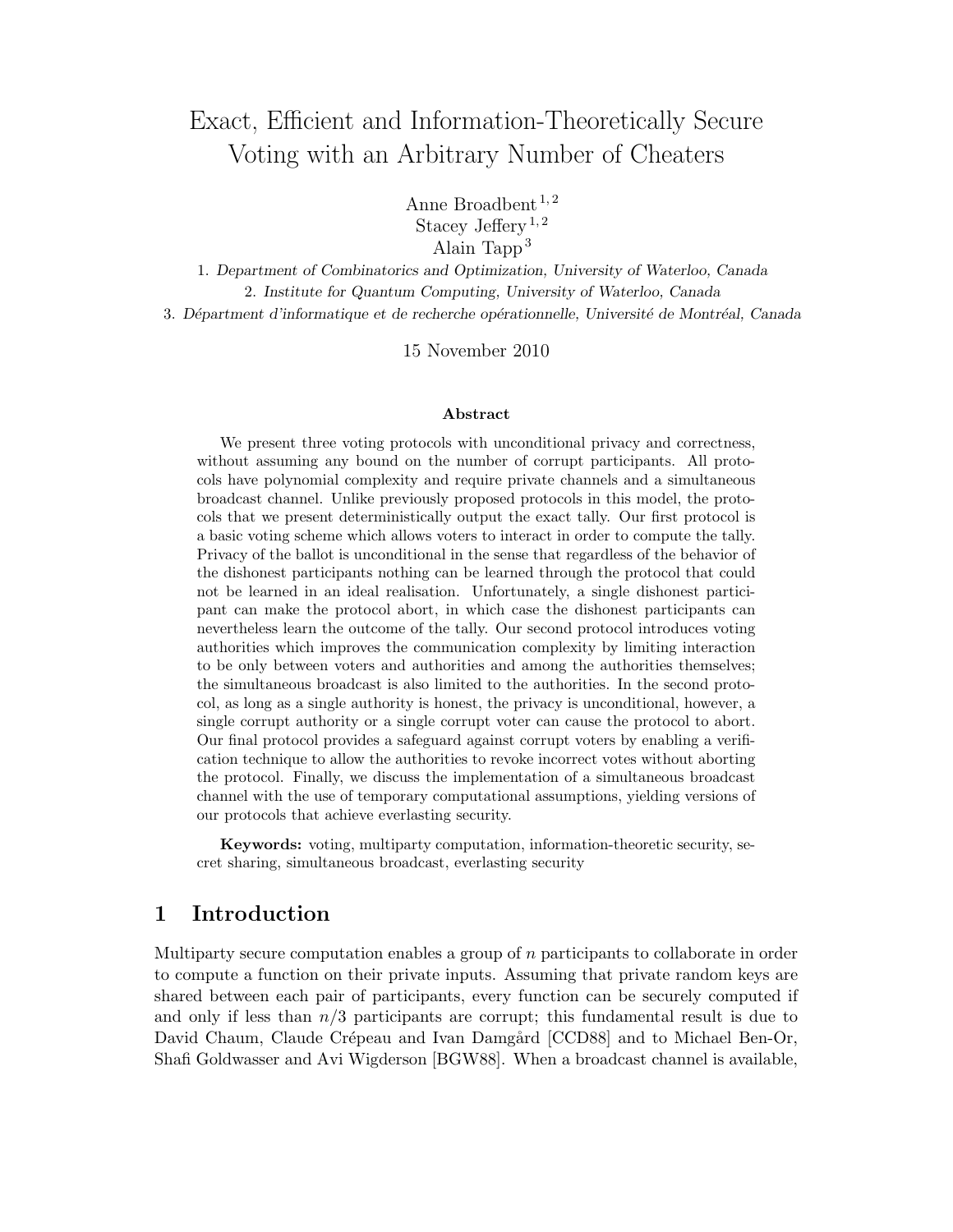the results of Tal Rabin and Michael Ben-Or [RB89] tell us that this proportion can be improved to  $n/2$ .

Among all functions that can be computed with these general-purpose protocols, perhaps the one that has the most obvious application is voting. If we have a guarantee on the proportion of honest participants, a secure voting protocol based only on pairwise private channels can be implemented. (If, in addition to this, we have a broadcast channel, then we can tolerate more cheaters). Here, we are interested in the case where no such guarantee on the proportion of honest participants is available. Unlike some recent voting schemes (see, for example, [RS07, CvdGRV07, RBH<sup>+</sup>09, CCM07,  $CCC^+09$  or [Adi06] for a review) our voting protocols are information-theoretically secure. In this sense, our schemes are not comparable to these more practical voting schemes. Implementation of our scheme in a practical voting situation is left for future work; in this paper we consider voting from a purely theoretical standpoint.

The first protocol for voting that is information-theoretically secure even in the presence of a majority of dishonest participants was presented in [BT07] and expanded in [BT08]. Along with the use of private communication, the protocol uses a simultaneous broadcast channel. In this paper, we present a new approach in the same model that achieves better functionality. Although our initial motivation was theoretical in nature, we believe that this work may lead to interesting practical applications.

We present three voting protocols. In our first protocol, we assume that each pair of voters is connected by a private authenticated channel. In our second and third protocols, we relax this assumption by introducing voting authorities. The assumption then becomes that there are private and authenticated channels only between voters and authorities and among the authorities themselves. The third protocol improves on the second by enabling the authorities to revoke an invalid ballot.

All three protocols require a simultaneous broadcast channel [CGMA85, HM05], which, for our purpose, is a collection of broadcast channels where the input of one participant cannot depend on the input of any other participant (see Definition 1). This could be achieved if all participants simultaneously performed a broadcast. In the context of our second and third protocols, a simultaneous broadcast among the authorities is sufficient.

### **Definition 1.** An n participant simultaneous broadcast channel is a collection of n broadcast channels, one for each participant, such that each participant chooses his input to the broadcast before receiving the value of any other participant's broadcast.

It is not uncommon in multiparty computation to allow additional resources, even if these resources cannot be implemented with the threshold on the honest participants (the results of  $[RB89]$ , which combine a broadcast channel with  $n/2$  honest participants being the most obvious example). Our work suggests that a simultaneous broadcast channel is an interesting primitive to study in this context. Given a resource to implement bit commitment, we can implement a simultaneous broadcast: all participants commit to their values, and then all participants open these values. In Section 3, we discuss these issues further, and show that they lead to implementations of our protocols that provide everlasting security.

The last two of our protocols involve authorities that compute the tally and return its value to the voters. In order to do this, they can simply broadcast the tally to the voters. If the tally is not unanimous, the voters all learn that the protocol has failed. Alternatively, a *detectable Byzantine agreement* (broadcast) secure against faulty majorities  $[FGH^+02]$ , which relies only on pairwise private channels can be used. The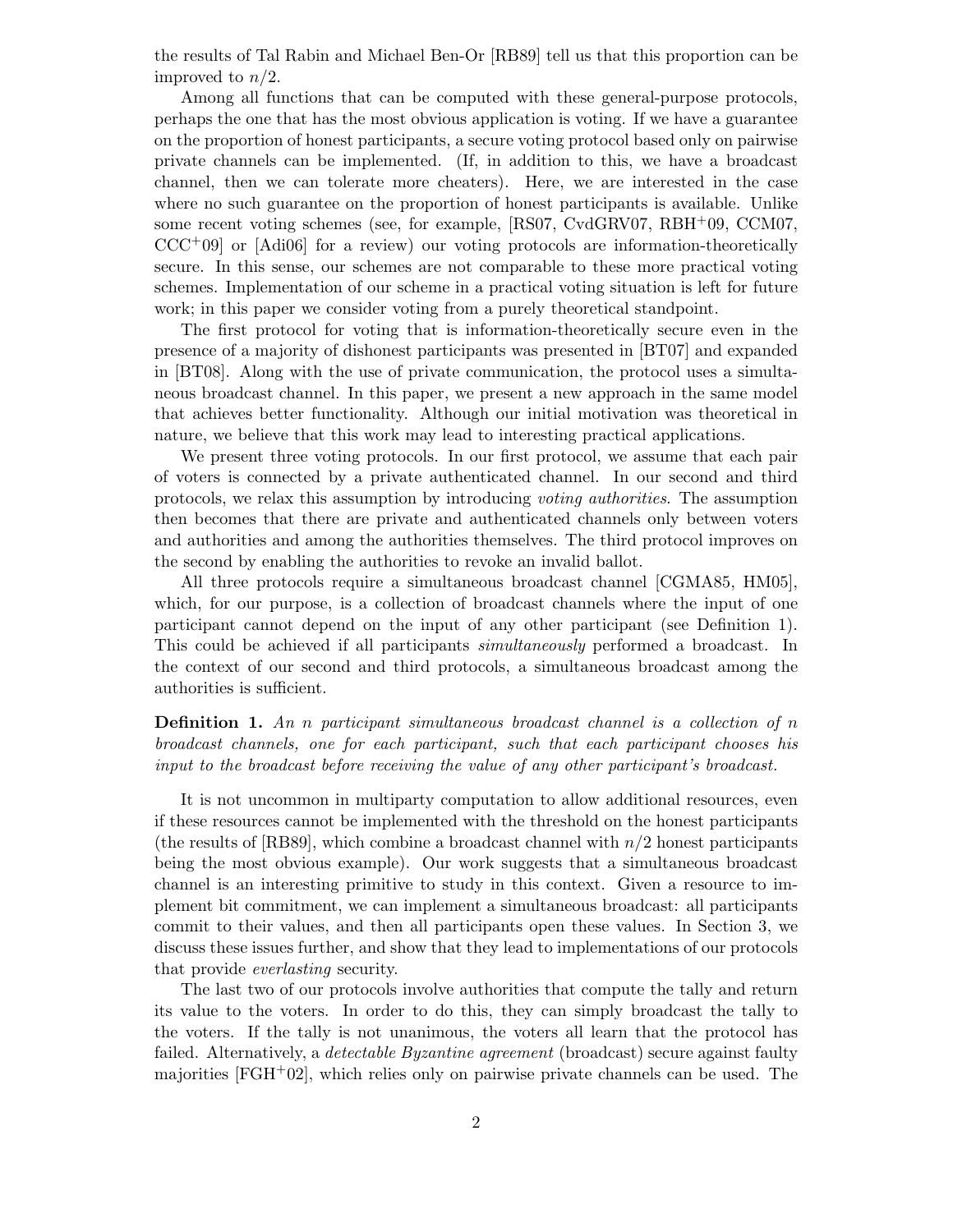same type of channel is used for all broadcasts in all three protocols.

Under the assumption that trapdoor one-way permutations exist, multiparty computation can be realized with no assumption on the number of dishonest participants [FGH+02]. The advantage of our scheme is that we only require simultaneous broadcast, which is no harder than bit commitment and can be implemented under the sole assumption of one-way functions.

#### 1.1 Goals and Assumptions

Our voting protocols involve  $n$  voters, each casting a ballot for a single choice among r candidates. The goal of the protocols is to faithfully count the number of ballots in favour of each candidate in such a way that voters' ballots remain private, honest ballots are counted and dishonest voters cannot vote adaptively or influence the vote any more than by honestly voting. Protocol 1 involves only the voters, while Protocols 2 and 3 also involve t voting authorities.

We do not place any restriction on the dishonest participants, though we assume that all corrupt participants are part of a single collusion. We present our protocols in the usual scenario where each voter casts a ballot with a choice for a single candidate. Our protocols can easily be adapted to allow any number of voices per ballot (allowing, for instance, each voter to either choose two candidates, or to vote twice for the same candidate). We can also add a dummy candidate to allow voters to honestly cancel their ballots.

All three protocols are exclusively based on private authenticated channels and a simultaneous broadcast channel. In the first protocol, no assumption is made on the number of honest voters and in the last two, the only assumption is that at least one authority is honest. Under these assumption, our protocols provide perfect privacy and correctness. This was believed to be impossible [vdG08] before [BT07] was published. The major drawback is that any dishonest participant can make any protocol abort (except in our third protocol, where only dishonest authorities can make the protocol abort). When a protocol aborts, information about the tally may leak, but this never represents more information than would have been available, had the protocol succeeded.

#### 1.2 Comparison with Previous Work

The first voting protocol that provides information-theoretic security in the presence of an unlimited number of cheaters was given in [BT07]. The protocol requires pairwise private channels and a simultaneous broadcast channel. It uses probabilistic techniques to evaluate the tally for each candidate; for this reason, it is correct with probability  $1-2^{-\Omega(s)}$ , with s being a chosen security parameter. Then, in [BT08], the protocol was extended to involve authorities. We use a similar technique to involve authorities in our work: the first idea is to use authorities to compute the tally, thereby restricting the number of participants in the simultaneous broadcast and reducing the number of required pairwise private channels. The second idea is to use the authorities to verify ballots, thereby preventing a voter from causing the protocol to abort. This article improves on previous work in three ways. First, for honest participants, the outcome is deterministic and always represents the exact tally. Second, Protocol 1 is significantly more efficient than what was previously proposed. Finally, we believe that the idea of "voting bins" is more elegant and might have other applications.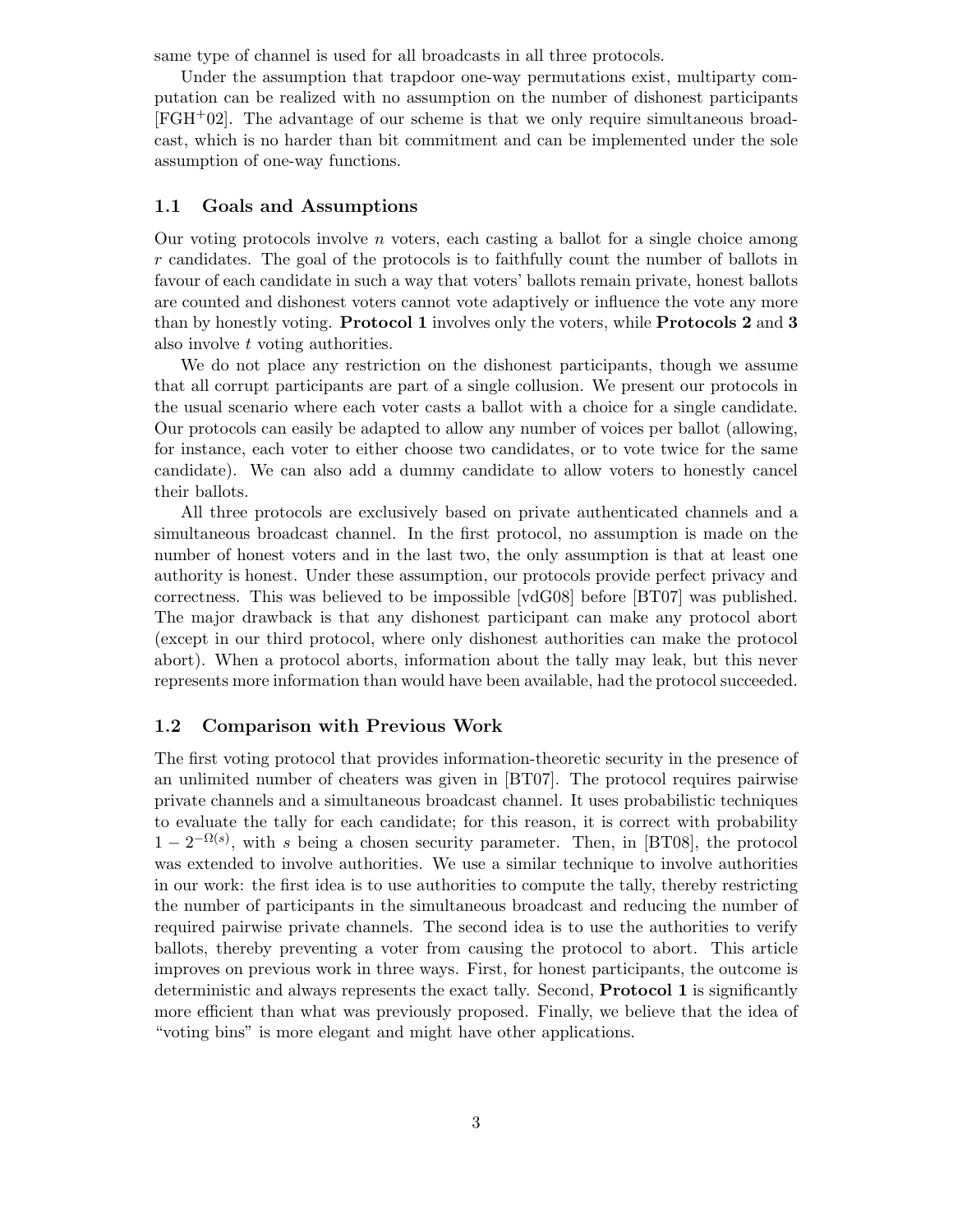### 1.3 Summary of Results

We now review the main features of each protocol. We omit here the statements "except with exponentially small probability". Formal protocols and their properties are given in Section 2, and proofs of formal properties are given in Appendix A. It is common in multiparty computation to compare an implementation of a functionality with its *ideal* functionality. This ideal functionality is represented as a black box, accepting private inputs from each participant and privately communicating the function evaluation on these private inputs back to each participant.

### 1.3.1 Basic Voting (Protocol 1)

- Only voters are involved in the protocol.
- A collusion of dishonest voters can only learn through the protocol what they would learn in the ideal functionality, and this even (and also) if the protocol aborts.
- A single dishonest voter can make the protocol abort.
- If all participants are honest, the protocol does not abort.
- If the protocol does not abort, then the output is consistent with all ballots of the honest voters and some assignment of ballots for the dishonest voters.
- Dishonest voters cannot vote adaptively.

#### 1.3.2 Voting with Authorities (Protocol 2)

- Voters and a small number of authorities are involved in the protocol.
- Voters only interact with authorities and in a forward direction.
- If at least one authority is honest, a collusion of dishonest voters and authorities can only learn what they would learn in the ideal functionality, and this even (and also) if the protocol aborts.
- A single dishonest voter or authority can make the protocol abort.
- If all participants are honest, the protocol does not abort.
- If at least one authority is honest and if the protocol does not abort, then the output is consistent with all ballots of the honest voters and some assignment of ballots for the dishonest voters.
- If at least one authority is honest, a collusion of dishonest voters and authorities cannot vote adaptively.

#### 1.3.3 Voting with Authorities and Verification (Protocol 3)

- Voters and a small number of authorities are involved in the protocol.
- Voters only interact with authorities and in a forward direction.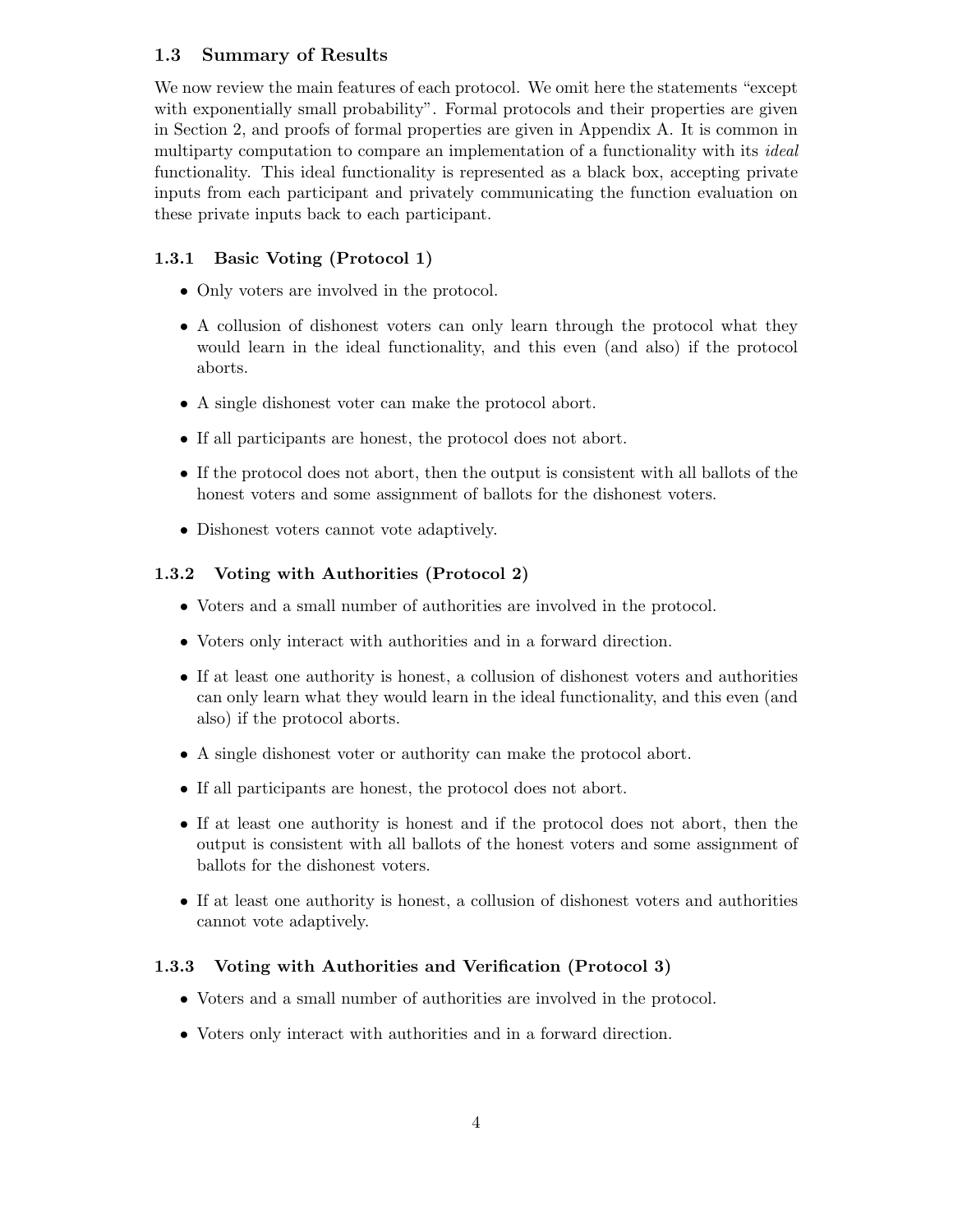- If at least one authority is honest, a collusion of dishonest voters and authorities can only learn what they would learn in the ideal functionality, and this even (and also) if the protocol aborts.
- No collusion of voters alone can make the protocol abort.
- A single dishonest authority can make the protocol abort.
- If all participants are honest, the protocol does not abort.
- If at least one authority is honest and if the protocol does not abort, then the output is consistent with all ballots of the honest voters and some assignment of ballots for the dishonest voters.
- If at least one authority is honest, a collusion of dishonest voters and authorities cannot vote adaptively.
- Dishonest voters not following the protocol will have their ballots revoked.
- A dishonest authority can choose to revoke the ballot of an honest voter.
- When a ballot is revoked, the voter who cast the ballot, as well as all authorities, know about it.

#### 1.4 Intuitive Description of the Protocols

We now give a physical analogy to our protocols. The protocols are modelled after the concrete setup of an array of  $rn$  bins, where  $r$  is the number of candidates, so that there are  $n$  bins per candidate. Each bin is such that a voter may place a ball in any bin, but may not remove a ball from a bin or observe the contents of a bin. Each voter is given a single ball to place in a single bin. He randomly chooses one of his candidate's n bins and places his vote in said bin. When all votes have been cast, the totals for each bin are revealed and each candidate's vote can be tallied by summing over all  $n$  of her bins. So far the need for n bins per candidate is not clear, but we will soon see why it is necessary.

For our protocols, we model each bin as an integer  $(\text{mod } m)$ , with a vote consisting of a string of rn integers, one integer for each bin. We choose  $m = 2n + 1$ . The *i*th integer of a vote represents the number of balls the voter places in the ith bin. In this case, a well-constructed vote has a single 1, and a value of 0 for all other bins. In our protocols, each voter splits his vote into shares, each share consisting of rn integers (mod m), with the property that the bin-wise sum (mod m) of all the shares is equal to the vote. A vote that is split in this way is called a ballot. Given a set of ballots shared among a group, it is easy to compute the tally without revealing any information on the individual votes: this is exactly what is required for a voting protocol!

Without looking at individual votes, we must ensure that all votes that contribute to the tally are well-constructed. If a voter votes multiple times, there will be extra votes, which will be detected in the tally stage. Our physical analogy breaks down at this point, since it is possible for a corrupt voter to cast a negative vote (by choosing  $m-1 \equiv -1 \pmod{m}$  votes) in some bin. Thus, a cheating strategy would be to vote twice in one bin, and vote  $-1$  in another. However, having n bins makes it likely that most bins are empty, and a negative vote in an empty bin causes it to have a negative number of total votes. We define a negative number  $(mod m)$  as a number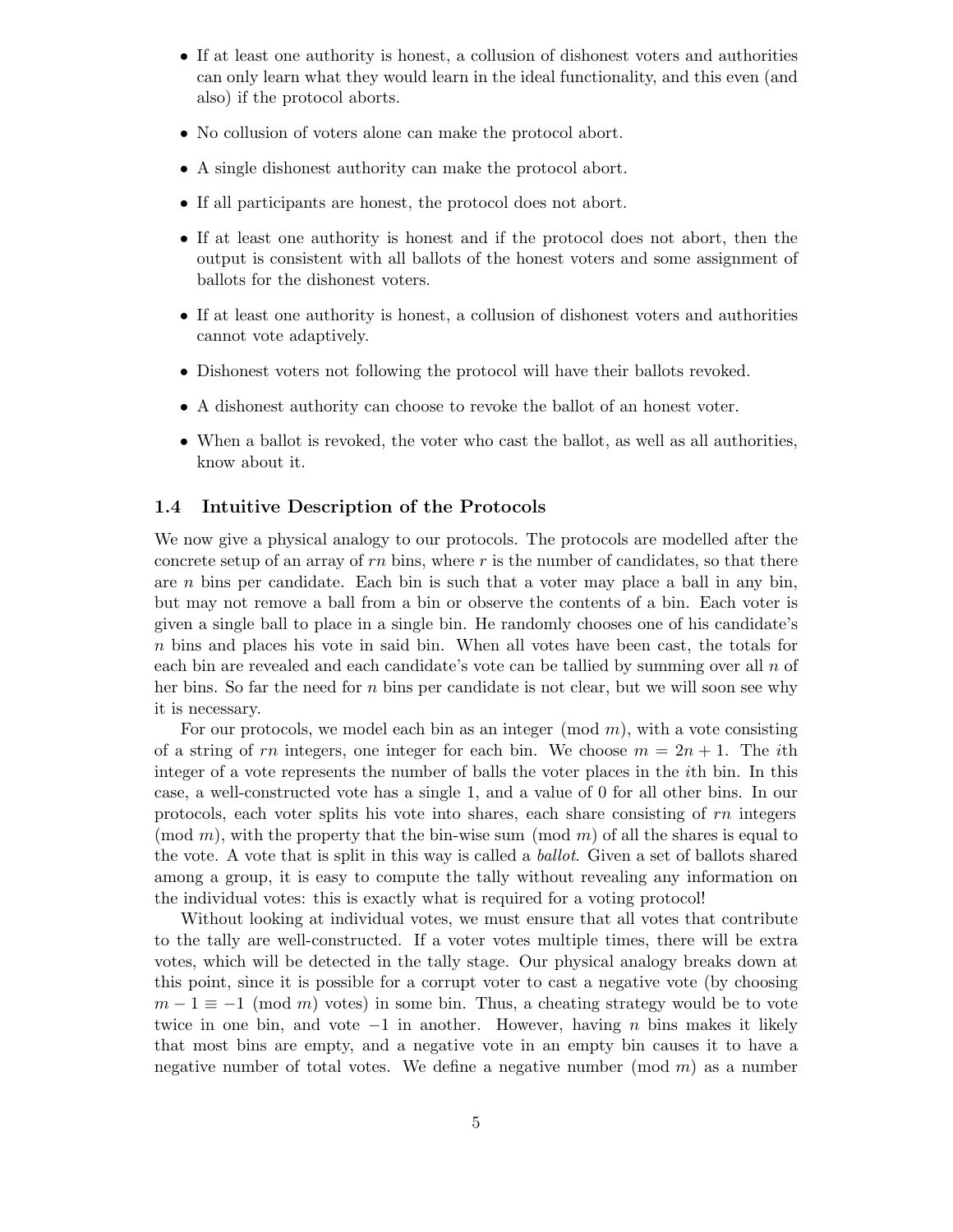whose residue (mod m) is greater than  $\frac{m}{2}$ . Such a number would be detected at the tally stage, since  $\frac{m}{2} > n$ , and no bin can have more than n votes if each voter votes once. This justifies the need for n bins, as well as  $m = 2n + 1$ . A negative vote is detected with constant probability and repetition yields exponential security.

#### 1.5 Evaluation

There are several properties by which a voting system may be evaluated (see, for example,  $[VAB+04]$ . In this section we give a high-level evaluation of all three of our protocols with respect to these properties.

Protocols 2 and 3 make use of voting authorities. If we group the authorities together, they act as a trusted third party, which means that collectively they can violate privacy and correctness of the protocol. However, taken individually, both privacy and correctness are guaranteed as long as a single authority is honest. This suggests that in practice, authorities could be chosen to represent different interest groups, with each voter needing to trust only a single authority (note that it is not necessary for the voters to trust the same authority!). Strictly speaking, Protocol 1 does not involve authorities, however, when discussing general properties of all three protocols in this section, we consider the voters to be playing the role of the authorities in Protocol 1.

#### 1.5.1 Accuracy

In all three protocols, as long as at least one authority is honest, the tally is correct, or the protocol aborts. Also, if all participants are honest, the protocol succeeds and the tally is exact.

Each voter is guaranteed exactly one vote. The use of authenticated channels permits each voter to cast a single ballot, and we can check that each ballot contains only one vote by checking the total number of votes in the tally (which should be equal to the number of ballots). In **Protocol 3**, the verification step detects a ballot with more than one vote with exponentially high probability, before the tally stage.

As long as a single authority is honest, no authority can add, change, or delete a vote without the protocol aborting. In Protocol 3, a single dishonest authority can cause a ballot to be revoked by making it appear invalid. Unfortunately, the effect of this is extremely similar to an authority being able to delete votes — the only difference being that all authorities and the voter are aware that the vote is being deleted. Only the voter knows for certain that his vote was wrongfully revoked.

Because of the ease with which an authority may cause a ballot to be revoked, voter profiling could have a negative impact on the final results of Protocol 3. Although this is arguably the biggest flaw with Protocol 3, this is the tradeoff for ensuring that no voter can make the protocol abort, and it may not be possible to circumvent this problem without introducing new assumptions.

#### 1.5.2 Ballot Secrecy

There are two aspects of ballot secrecy. The first is the privacy of the vote. In all three protocols, if at least one authority is honest, no information can be learned about a vote except what can be learned from the tally.

The second aspect of ballot secrecy is a voting system's resistance to voter coercion. If a voter can provide evidence to a third party that he voted for a particular candidate, he can be coerced into voting a certain way, or he can sell his vote. Unfortunately, in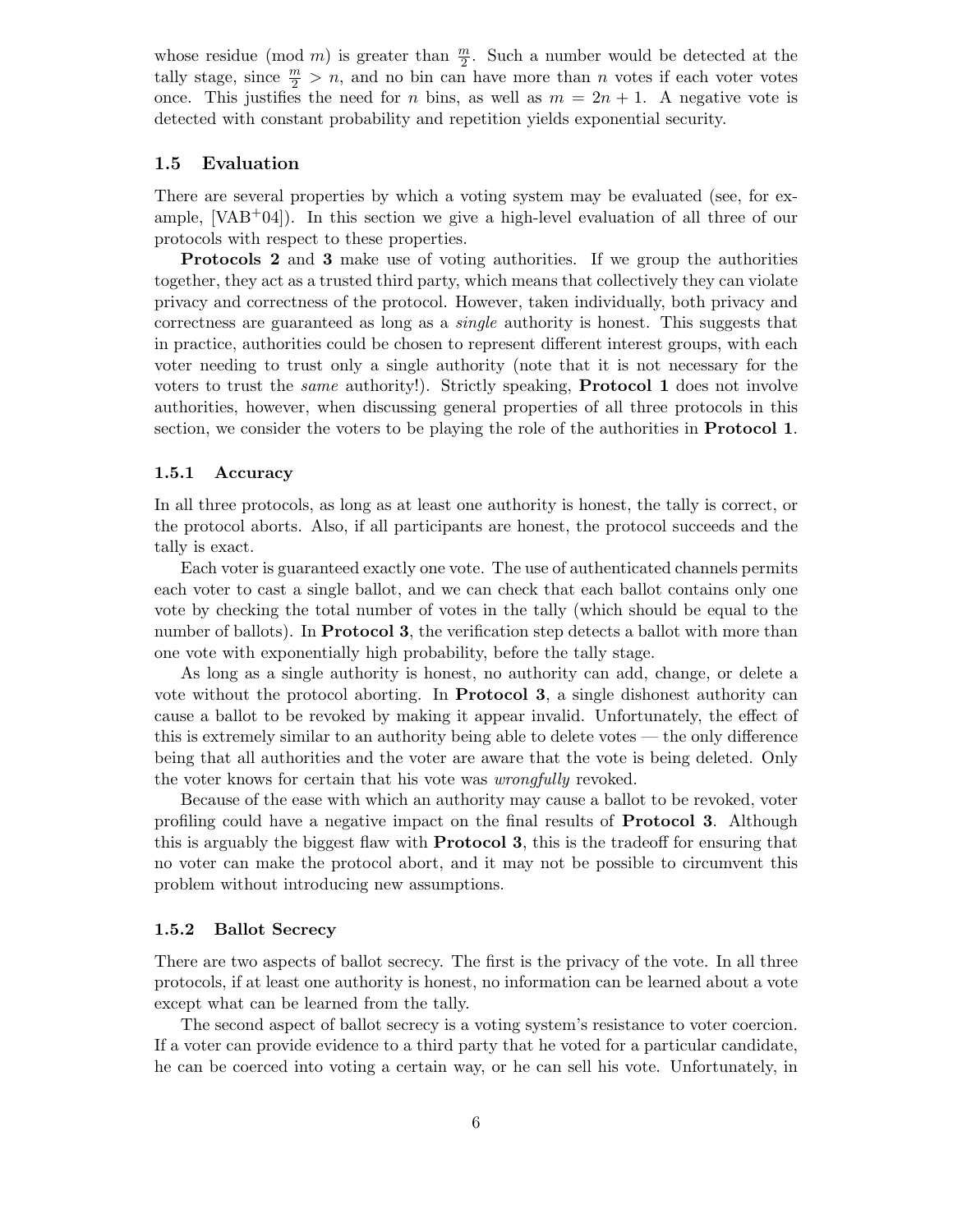all three protocols, a voter can sell his vote to an authority by voting in a specific bin as instructed ahead of time by the buyer. Since most bins are likely to be empty, the presence of a vote in a series of specified bins across all repetitions provides overwhelming evidence that the voter has complied.

#### 1.5.3 Verifiability

In a general voting scheme, there are two things that a voter might like to verify. The first thing is that his vote was properly cast, and the second is that his vote was counted. In addition, the public may wish to verify that the system is working correctly by performing an audit. In our protocols, if there is a single honest authority, the protocol is certain to be correct, or abort, and so there is nothing gained from verification, since the protocol can't fail to be accurate if there is at least one honest authority.

The exception is in Protocol 3 where an authority can cause a ballot to be revoked. In this case, the authorities notify the voter via broadcast whether or not his vote was revoked. This notification is guaranteed accurate provided at least one authority is honest.

If the voter is notified that his vote was not revoked, he can be sure that it is properly counted or that the protocol aborts, as long as one authority is honest. One way that the voter could verify that his vote was counted would be if the tallies of each bin were made public. This is the case in **Protocol 1**, where the authorities are just the voters. In this case, the voter checks to see that there is at least one vote in the bin in which he voted and knows with high probability that his vote was counted.

#### 1.5.4 Robustness

It is often desirable for a voting system to be robust against breakdowns. In all three of our protocols, a single dishonest authority can cause the protocol to abort. In Protocol 1 and Protocol 2, a single dishonest voter can cause the protocol to abort, however this is improved in Protocol 3 where no collusion of voters can make the protocol abort.

Although the protocols are not robust, their high accuracy and secrecy makes them useful in situations where there is little to gain from making the protocol abort. For example, in a federal election, the authorities would be chosen from respected members of various interest groups, so that each voter trusts at least one authority. In this case, although an authority might have much to gain from altering the vote, she would have nothing to gain from causing the protocol to abort. In fact, this would only serve to cast suspicion on all authorities, and perhaps a new group of authorities would be chosen. The corrupt authority gains nothing from this outcome.

### 2 Voting Protocols

We now present our protocols (Section 2.1) and formally state their properties (Section 2.2). Proofs of the statements can be found in Appendix A.

#### 2.1 Protocols

We now give our main protocols, **Protocols 1, 2**, and **3**, which make use of the various procedures as given below. All protocols (and most procedures) may terminate with the outcome abort; this is sometimes only implicit. If a called procedure aborts, then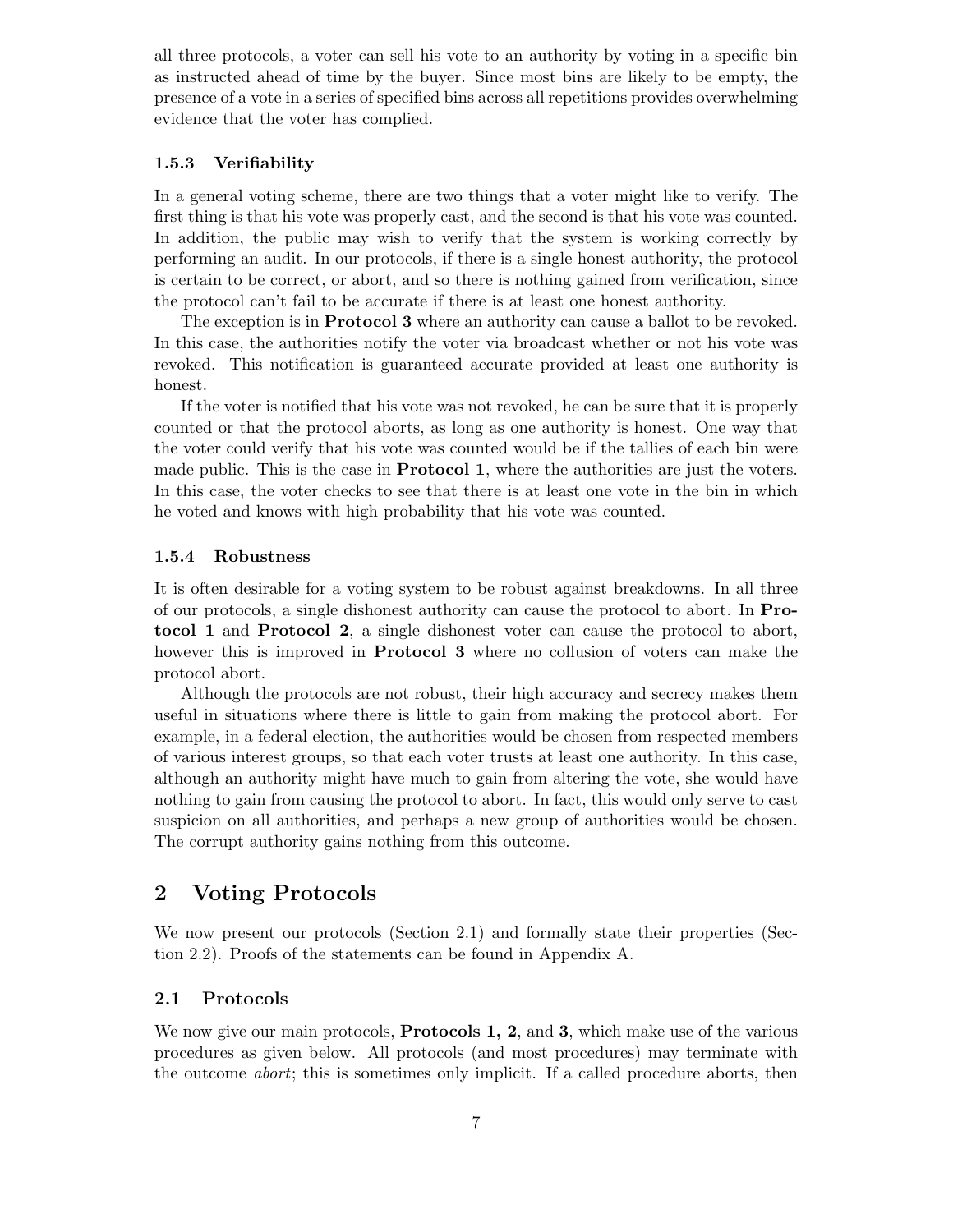the calling procedure also aborts. This is also the case for the use of the simultaneous broadcast, which may abort if a participant refuses to participate. We say that a protocol succeeds if it does not abort.

Procedure 1 shows how to generate randomness, in a group of participants S. As long as one participant is honest, the output is an unbiased integer between 0 and  $\ell-1$ .

|--|

## Input:  $S, \ell$

**Output:**  $a \in \{0, ..., \ell - 1\}$ 

1. Each participant  $i \in S$  sets  $a_i \in_R \{0, ..., \ell - 1\}$ .

- 2. Each participant  $i \in S$  inputs  $a_i$  into the simultaneous broadcast channel.
- 3. Each participant  $i \in S$  sets  $a = \sum_{i \in S} a_i \pmod{\ell}$ .

Our voting protocols (Protocols 1, 2, 3) use a very basic *n*-out-of-*n* threshold secret sharing scheme called an additive secret sharing scheme.

**Definition 2.** An additive distributed secret  $ADS(S, v, m)$  is a list of values  $v_i \in$  $\{0,\ldots,m-1\}$ , each  $v_i$  in the possession of participant  $i \in S$ , such that  $v \equiv \sum_{i \in S} v_i \pmod{m}$ and such that any strict subset of the participants  $S$  has no information on  $v$ . We call  $v$ the secret.

A single participant can create an  $ADS(S, v, m)$  using **Procedure 2.** It is easy to see that the procedure creates a valid ADS.

| <b>Procedure 2 MAKE-ADS</b>                                         |
|---------------------------------------------------------------------|
| <b>Input:</b> $S, v, m$                                             |
| <b>Output:</b> $ADS(S, v, m)$                                       |
| 1. For each $i \in \{1, ,  S -1\}$ , set $v_i \in_R \{0, , m-1\}$ . |
| 2. Set $v_{ S } = v - \sum_{i=1}^{ S -1} v_i \pmod{m}$ .            |

3. For all  $i \in S$ , privately send  $v_i$  to participant i.

If participants share a set of k ADSs, they can, with no communication, create a new ADS with secret being the sum  $\pmod{m}$  of the initial ADSs. The method is given in Procedure 3. Note that this procedure does not allow the participants to learn any information about the contents of the ADSs.

Procedure 3 SUM-ADS **Input:**  $\{X^j\}_{j=1}^k$  a set of ADSs, each of type  $\text{ADS}(S, v_j, m)$ **Output:** Y an ADS $(S, v', m)$  where  $v' = \sum_{j=1}^{k} v_j \pmod{m}$ 

1. Each participant  $i \in S$  sets  $v'_i = \sum_{j=1}^k v_i^j$  $i \pmod{m}$ .

As mentioned in Section 1.4, the main concept in our protocols is that the voters distribute their votes in a system of bins: for each of the  $r$  candidates, there are  $n$  bins. Thus we call the list of all the bins for all candidates a VOTING-BIN-SET.

**Definition 3.** A VOTING-BIN-SET(S, n, r) is a list of rn  $ADS(S, v_i, 2n + 1)$  (i =  $1, \ldots, r, j = 1, \ldots, n$ .

A BALLOT is a VOTING-BIN-SET that corresponds to a valid vote. This means that all ADSs have  $v = 0$  except a single one that has  $v = 1$ .

**Definition 4.** A BALLOT $(S, n, r, c, o)$  is a VOTING-BIN-SET $(S, n, r)$  such that only  $v_{co} = 1$  and all other  $v_{ij} = 0$ .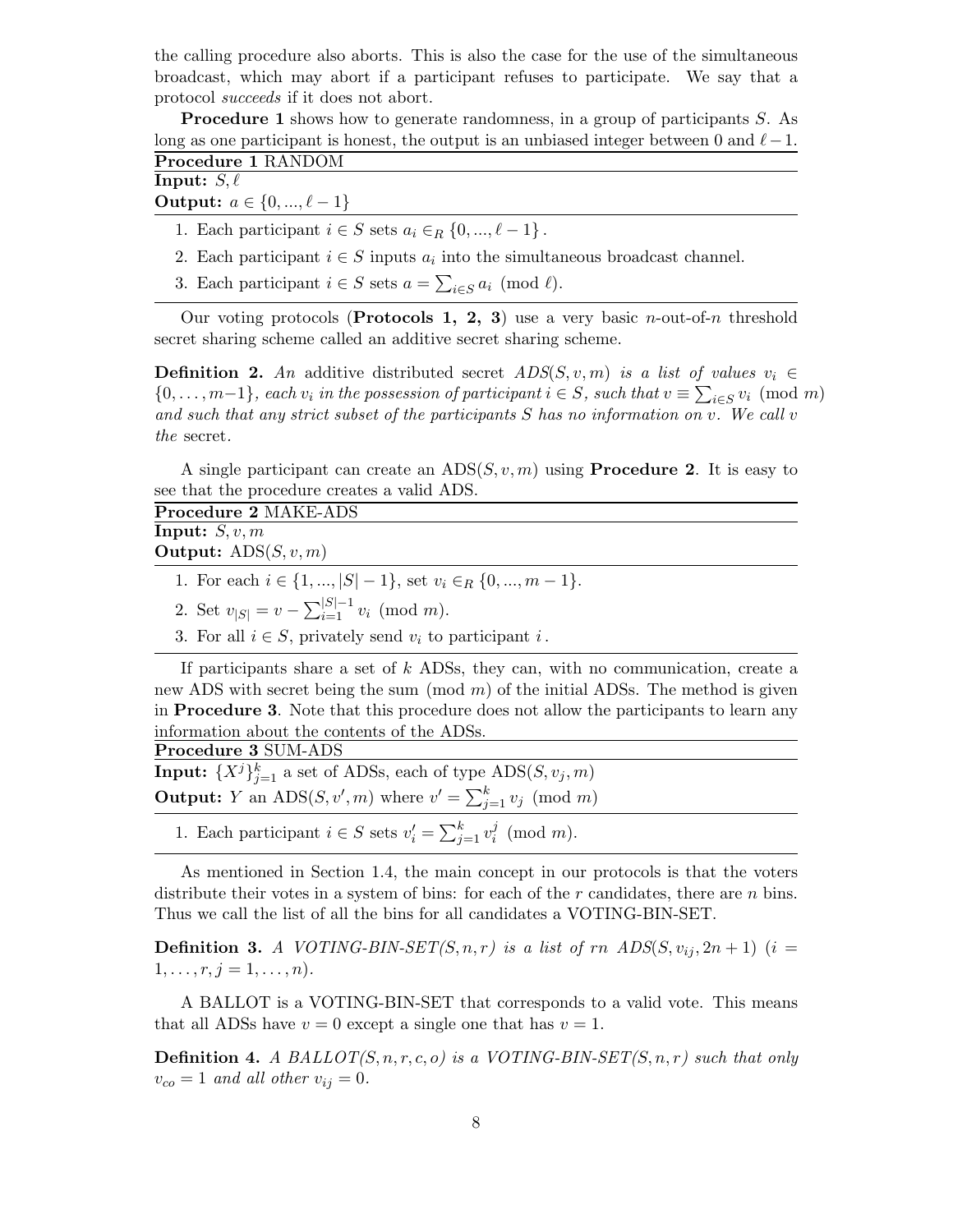From above, we see that a BALLOT $(S, n, r, c, o)$  is a vote for candidate c expressed in bin number  $o$  of that candidate. **Procedure 4** is used to perform the bin-wise sum of the votes, such that the result is distributed as a VOTING-BIN-SET.

| Procedure 4 SUM-BALLOT                                                 |
|------------------------------------------------------------------------|
| <b>Input:</b> $\{X_j\}_{j=1}^n$ a set of BALLOTs                       |
| <b>Output:</b> Y a VOTING-BIN-SET                                      |
| 1. Execute SUM-ADS for each ADS in each BALLOT to form the VOTING-BIN- |

SET Y.

**Definition 5.** A VOTING-BIN-SET is sum consistent if each ADS has secret  $0 \leq$  $v_{ij} \leq n$  and  $\sum_{i \in [r], j \in [n]} v_{ij} = n$ .

Thus, as mentioned in Section 1.4, a VOTING-BIN-SET that is not sum consistent implies that the tally has been tampered with. We use this notion in our first voting protocol, Protocol 1. In all three protocols, s is the security parameter.

Protocol 1 VOTE-BASIC

**Input:**  ${x_i}_{i=1}^n$ , where  $x_i \in \{0, \ldots, r-1\}$  is the private vote for participant i Output: the tally for each candidate

Let  $S = \{0, \ldots, n-1\}$ .

Repeat the following in parallel s times:

- 1. Each voter *i* creates  $X_i$ , a BALLOT $(S, n, r, x_i, o)$  where *o* is randomly chosen in  $\{0, \ldots, n-1\}$ .
- 2. Voters create the sum,  $Y = \text{SUM-BALLOT}(\{X_j\}_{j=1}^n)$ .
- 3. Voters input their values for Y into the simultaneous broadcast channel.
- 4. If Y is not sum consistent, abort.
- 5. The tally for each candidate is computed by adding all the values of the voting bins in Y for the candidate.

Each repetition should give the same answer, otherwise abort

In **Protocol 2**, we use S as a set of t authorities and all ADSs, BALLOTs and VOTING-BIN-SETs involve only the authorities.

#### Protocol 2 VOTE-AUTHORITIES

**Input:**  $\{x_i\}_{i=1}^n$ , where  $x_i \in \{0, \ldots, r-1\}$  is the private vote for participant i S, a set of authoritites

**Output:** the tally for each candidate

Repeat the following in parallel s times:

- 1. Each voter *i* creates  $X_i$ , a BALLOT $(S, n, r, x_i, o)$  where *o* is randomly chosen in  $\{0, \ldots, n-1\}$ .
- 2. Authorities create the sum,  $Y = \text{SUM-BALLOT}(\{X_j\}_{j=1}^n)$ .
- 3. Authorities input their values for Y into the simultaneous broadcast channel.
- 4. If Y is not sum consistent, abort.
- 5. The tally for each candidate is computed by adding all the values of the voting bins in Y for the candidate.

Each repetition should give the same answer, otherwise abort. Authorities make the result of the vote public.

In Protocol 3, we again use  $S$  as a set of t authorities and all ADSs, BALLOTs and VOTING-BIN-SETs involve only the authorities. This time, the authorities verify the BALLOTs. The voters will actually vote many times, each BALLOT being a valid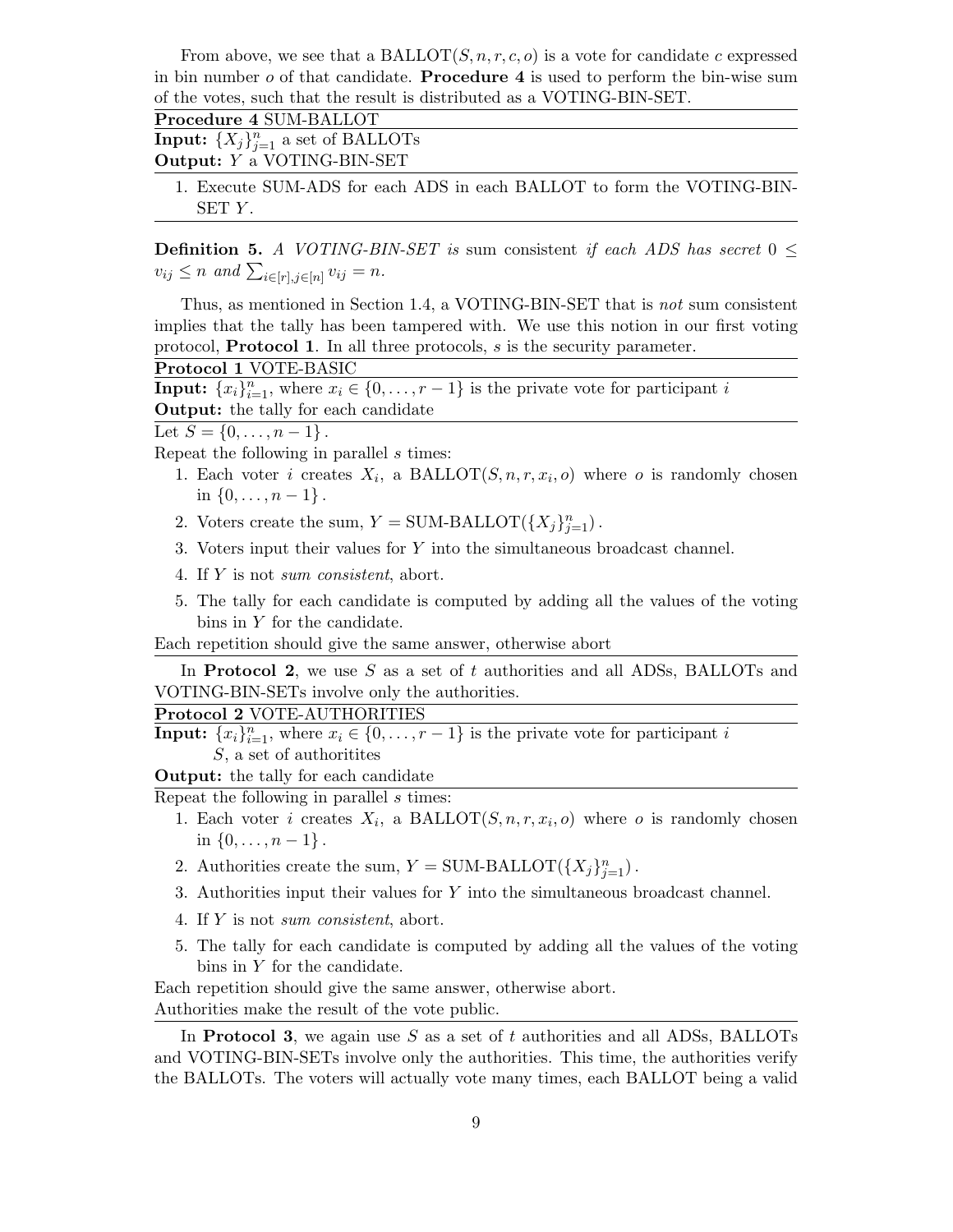vote to a random candidate. Half of these ballots will be opened to test that they are valid. Then the voter will tell the authorities how to individually shift all the remaining BALLOTs so that they are all equal to his private vote. Protocol 5 is then used to test that all remaining BALLOTs vote for the same candidate, and one BALLOT is chosen. We repeat this s times in parallel.

Procedure 5 ADS-EQUALITY

**Input:**  $\{X^j\}_{j=1}^{2s}$  a set of 2s ADSs of type  $\text{ADS}(S, v_j, m)$ 

**Output:** equal or unequal

Repeat the following s times in parallel:

- 1. The participants in S use RANDOM to choose a random partition  $\{P, Q\}$  of  $\{X^j\}$ with  $|P| = |Q| = s$ .
- 2. The participants in S use SUM-ADS to compute  $Y = \sum_{i \in P} X^i \sum_{i \in Q} X^i$ .
- 3. The participants in S input their values for Y into the simultaneous broadcast channel.

Return unequal if any Y has a secret that is not 0, otherwise return equal.

#### 2.2 Formal Properties

We now formally state the correctness, privacy and related properties of our main protocols, Protocols 1, 2, 3, as well as our procedures. In all theorems, we assume that if authorities are involved in the protocol, then at least one authority is honest. Proofs of all theorems can be found in Appendix A.

**Theorem 1.** ADS-EQUALITY detects inequality (mod m) in  $\{X^i\}$ , except with exponentially small probability, as long as m is odd.

Theorem 2. (Protocols 1, 2, 3) If all voters and authorities are honest, then the protocol succeeds and is correct with probability 1.

**Theorem 3.** (Protocols 1, 2, 3) A collusion of dishonest participants cannot learn more from the execution of the protocol than what they can learn from their inputs and the output of the ideal protocol.

Theorem 4. (Protocols 1, 2, 3) Voters cannot vote adaptively.

Theorem 5. (Protocols 1 and 2) Whatever the behaviour of a collusion of dishonest participants, the probability that the protocol succeeds and the output is inconsistent with the vote of the honest voters is exponentially small.

Theorem 6. (Protocol 3) Whatever the behavior of a collusion of dishonest participants, the probability that the protocol succeeds and the output is inconsistent with the vote of the honest voters is exponentially small. Dishonest authorities can revoke votes.

In Protocols 1 and 2, any participant can make the protocol abort, but this is not the case for Protocol 3.

**Theorem 7.** (Protocol 3) A voter can only make the protocol abort with exponentially small probability.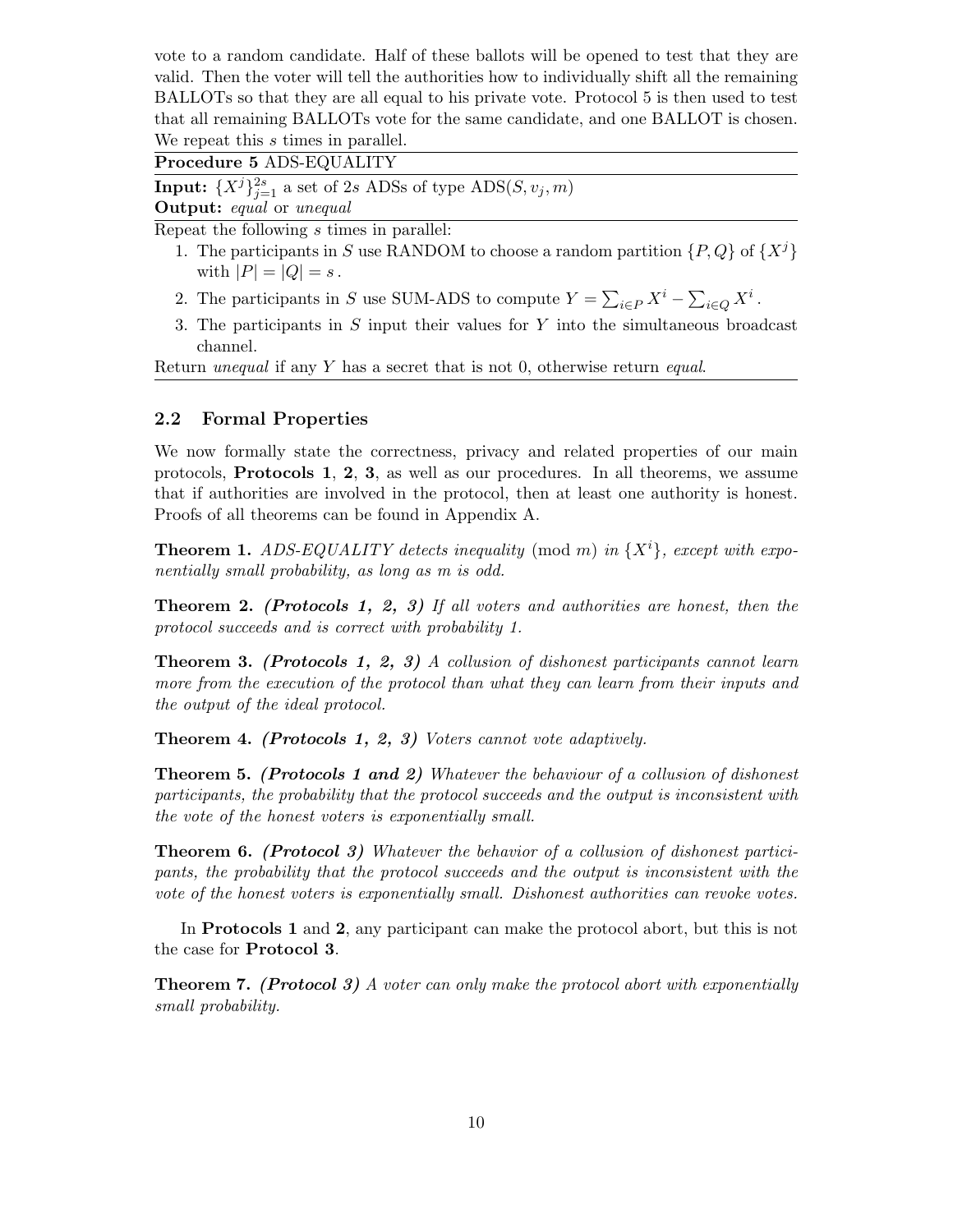#### Protocol 3 VOTE-AUTHORITIES-ROBUST

**Input:**  $\{x_i\}_{i=1}^n$ , where  $x_i \in \{0, \ldots, r-1\}$  is the private vote for participant i S, a set of authorities

**Output:** the tally for each candidate

for each voter, a bit indicating whether or not his vote was revoked

For each voter  $i = 1, \ldots, n$ 

- 1. Voter i creates s sets of 2s BALLOT $(S, n, r, c, o)$ , where  $c = x_i$  for each ballot and o is equal for all BALLOTs in a set, but random otherwise. Before distributing the BALLOTs, the voter *encrypts* each BALLOT with two random *shift* values: one between 0 and  $r-1$  that changes which candidate the BALLOT is for and the other between 0 and  $n-1$  that changes which bin the vote is in. The BALLOTs are then distributed.
- 2. Each set is treated separately at first. For each set:
	- (a) Half the BALLOTs are opened (chosen using RANDOM) and the voter's vote revoked if an opened BALLOT is not valid. Opened BALLOTS as discarded.
	- (b) For each remaining BALLOT, the voter broadcasts the shift values. The authorities decrypt their shares of the remaining BALLOTs using these shift values.
- 3. The authorities verify that each remaining BALLOT is a vote for the same candidate (without opening any vote). For each candidate  $c$ :
	- (a) For each BALLOT, sum all the bins for candidate c using SUM-ADS.
	- (b) Use  $s$  rounds of ADS-EQUALITY to test equality of the above sums, the *i*th round having the *i*th and  $i + 1 \pmod{s}$  sets as input. Revoke the vote if any call to ADS-EQUALITY returns unequal.
- 4. The authorities broadcast to the voter and to the other authorities a single bit indicating whether or not his vote was revoked. If the messages are not unanimous, abort.

For each voter whose vote was not revoked, the authorities take a random remaining BALLOT from each set (chosen using RANDOM) and use these to compute s parallel tallies as in Protocol 2. Each repetition should give the same answer; otherwise abort. Authorities make the result of the vote public.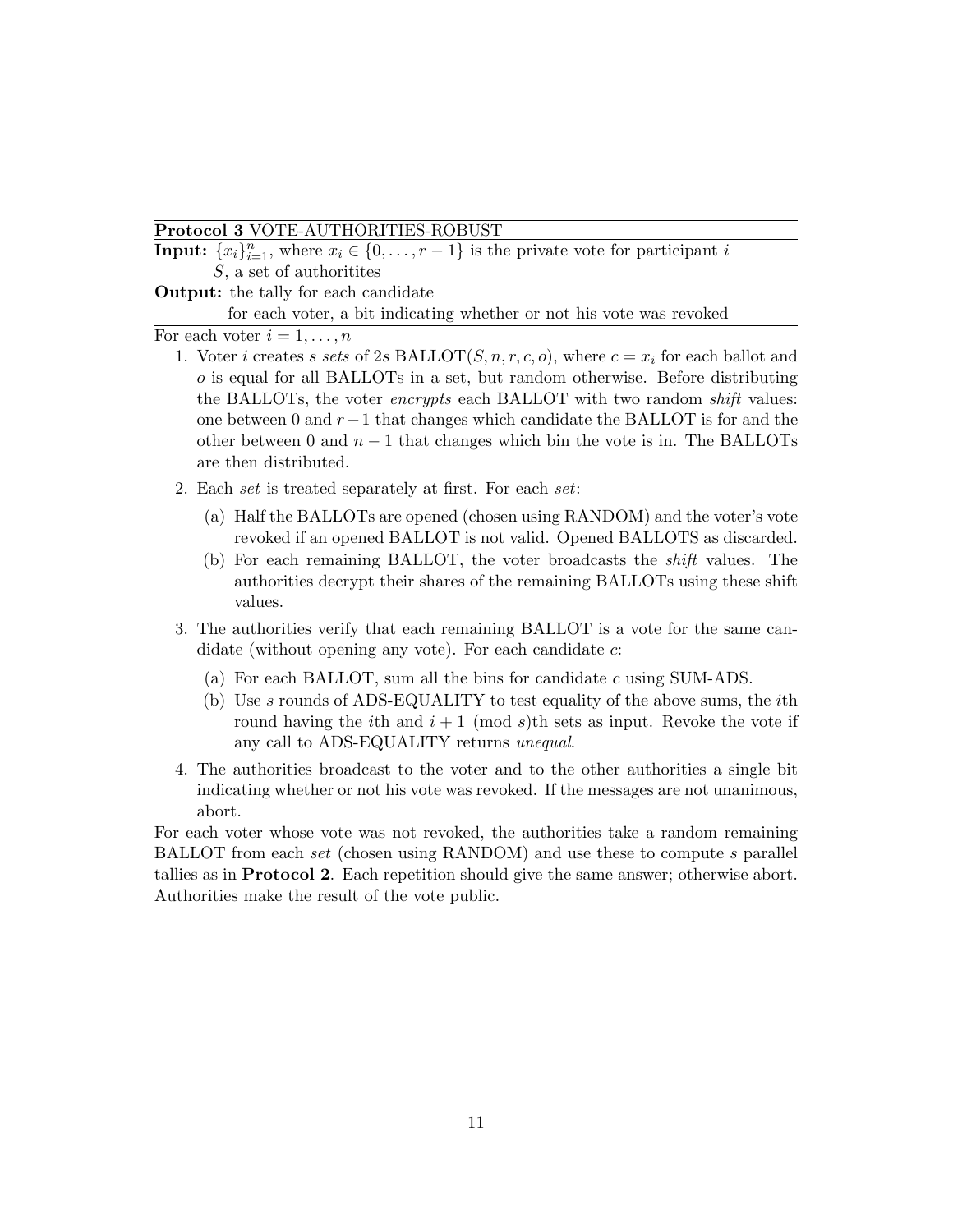#### 2.3 Complexity

All our protocols have polynomial computational and communication complexity. We now give the details of the communication complexity, which includes, for both the private and simultaneous broadcast channels, the number and size of messages sent per participant.

In Protocol 1, each voter's complexity is  $n-1$  messages of size  $rn\lceil \log(2n+1) \rceil s$ , and one simultaneous broadcast of size  $rn\left[\log(2n + 1)\right]$ . The protocol is done in two rounds of communication.

In Protocol 2, each voter's complexity is  $|S| = t$  messages of size  $rn \lceil \log(2n + 1) \rceil s$ , done in one round. The authorities receive these messages and do one simultaneous broadcast of size  $rn\lceil \log(2n+1) \rceil$ s. The protocol is done in two rounds of communication. In addition, making the result of the vote public requires for each authority a broadcast of size  $r\lceil \log n \rceil$ .

In Procedure 1 (RANDOM), there is a single simultaneous broadcast of size  $\lceil \log(\ell) \rceil$  among the  $|S|$  participants.

In Procedure 5 (ADS-EQUALITY), there is an initial call to RANDOM costing a simultaneous broadcast of size  $s\lceil \log \frac{(2s)!}{s!s!} \rceil \in O(s^2 \log s)$  among the participants in S, followed by another simultaneous broadcast of size  $s \lceil \log m \rceil$ .

In Protocol 3, each voter's complexity is t messages of size  $2rn \lceil \log(2n + 1) \rceil s^2$ followed by t messages of size  $s^2$ [log(nr)] done in two rounds. The authorities receive these messages. In opening half of the BALLOTs for each voter, they do a simultaneous broadcast of size  $s^2rn^2\lceil \log(2n+1) \rceil$ , and make one call to RANDOM (costing a single simultaneous broadcast of size  $\lceil \log \rceil_{s}^{2s}$  $\binom{2s}{s}^{ns} \rceil \in O(ns^2 \log s)).$ 

In testing the equality of the remaining unopened BALLOTs, the authorities make rns calls to ADS-EQUALITY. Each of these calls costs two simultaneous broadcasts among the t authorities, one of size  $O(s^2 \log s)$  and the other of size  $s[\log(2n+1)]$ .

In telling each voter whether or not his BALLOT was revoked, the authorities do  $n$ broadcasts to  $t + 1$  participants, each of size 1.

The authorities make a single call to RANDOM (costing one simultaneous broadcast of size  $\lceil \log s^{ns} \rceil = \lceil ns \log s \rceil$  among the t authorities) to choose a BALLOT from each set for each voter. They then do one more simultaneous broadcast of size  $rn \lceil \log(2n + 1) \rceil s$ . In addition, making the result of the vote public requires for each authority a broadcast of size  $r \lceil \log n \rceil$ .

In total, Protocol 3 requires:

- 1. tn secure authenticated channels, each of which will send 2 messages of size  $\leq$  $2rn \lceil \log(2n+1) \rceil s^2$  (since  $r < n$  implies  $s^2 \lceil \log(nr) \rceil < s^2 \lceil \log n^2 \rceil = s^2 \lceil 2 \log n \rceil$ ).
- 2.  $2rns+4$  simultaneous broadcasts among the t authorities, each of size in  $O(n^2s^2r \log(ns))$ .
- 3.  $n + 1$  broadcasts from t participants to  $\leq n$  participants, each of size  $\leq r \lceil \log n \rceil$ .

### 3 Everlasting Security

All three of our protocols rely on the existence of a simultaneous broadcast channel. In practice, such a channel can be obtained from a primitive called bit commitment, [BCC88] which can itself be obtained either from one-way functions [HR07, Nao91, HILL99] or based on the laws of physics [Ken99]. Implementing a simultaneous broadcast channel using a bit commitment is simple: all participants commit to their values, and then all participants open these values. Using this method with a computationally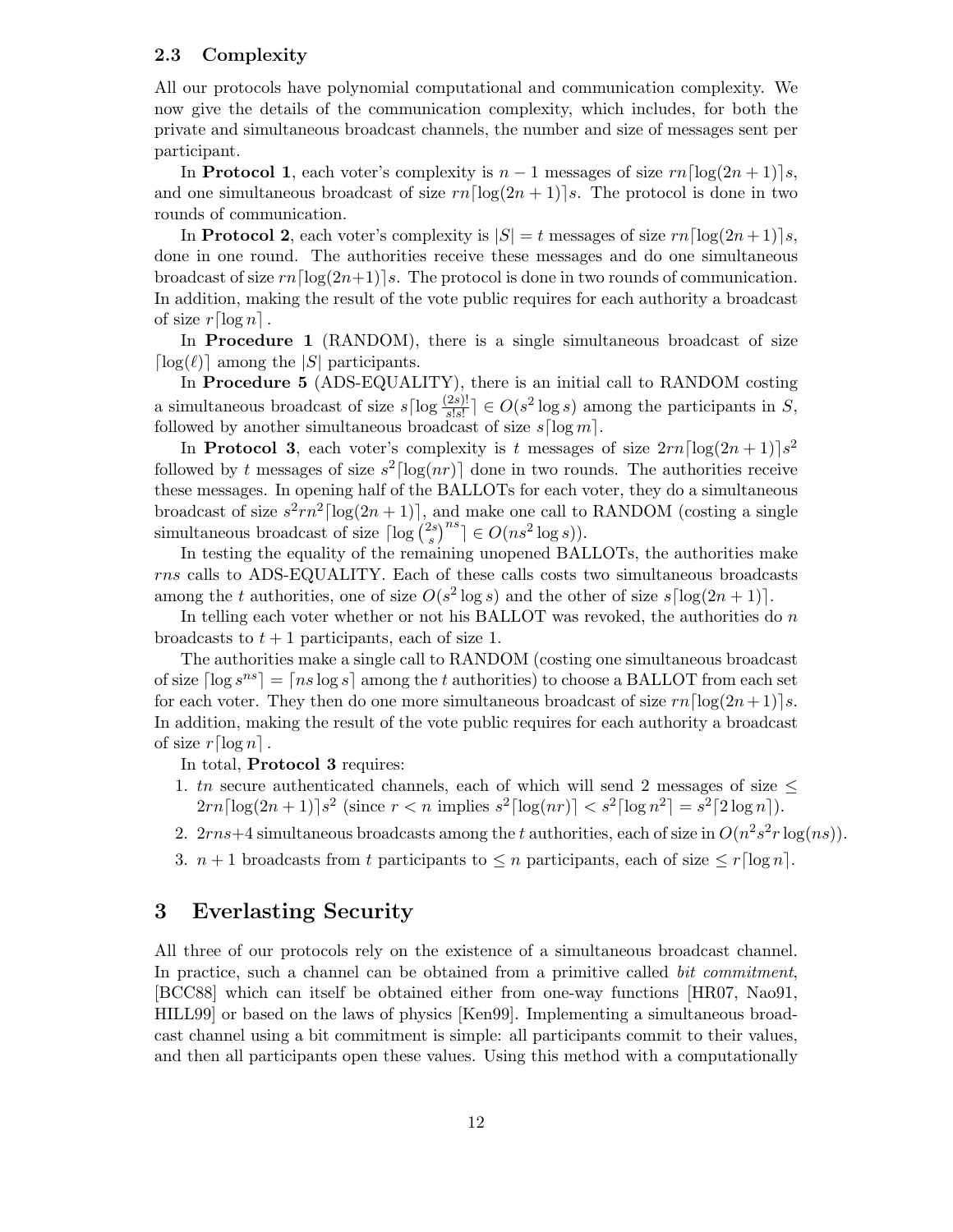secure bit commitment yields everlasting security: as long as the computational assumptions are not broken during the execution of the protocol (more precisely, during the simulation of the simultaneous broadcast), the security of the protocols is perfect. Note that the privacy of individual votes remains perfect even if these computational assumptions are broken during the protocol: breaking the simultaneous broadcast only helps voters or authorities to *adaptively* modify the result of the vote. In our context, because we cannot enforce simultaneous commitment or simultaneous opening of the bit commitments, the use of an unconditionally binding or an unconditionally concealing bit commitment is equivalent: breaking a computationally concealing bit commitment allows a participant to manipulate the tally depending on the votes of those who have already committed to theirs, while breaking a computationally binding bit commitment allows a participant to manipulate the tally according to the commitments that occur afterwards.

### 4 Future Work

There are several areas of potential improvement to the protocols presented in this extended abstract. It is not known to us whether or not the protocols could be modified so that voter coercion is impossible. Another question of interest is whether or not it is possible to reduce the power of authorities to revoke honest votes without making additional assumptions. Also, we would not be surprised if the same functionality could be acheived more efficiently (under the same assumptions).

An interesting long term project will be to understand the functionalities that can be achieved under the simultaneous broadcast assumption (or even weaker assumptions). What functionality beyond the ones presented here and those in [BT07, BT08] can be achieved? Simultaneous broadcast seems like a powerfull primitive and yet is achievable under physical assumptions [Ken99]. Its power is not well understood and we believe it warrants further exploration.

### References

| [Adi06] | B. Adida. Advances in cryptographic voting systems. PhD thesis, Cam-<br>bridge, MA, USA, 2006. AAI0810143.                                                                                                                                                       |
|---------|------------------------------------------------------------------------------------------------------------------------------------------------------------------------------------------------------------------------------------------------------------------|
| [BCC88] | G. Brassard, D. Chaum, and C. Crépeau. Minimum disclosure proofs<br>of knowledge. Journal of Computer and System Sciences, 37(2):156–189,<br>1988.                                                                                                               |
| [BGW88] | M. Ben-Or, S. Goldwasser, and A. Wigderson. Completeness theorems for<br>non-cryptographic fault-tolerant distributed computation. In <i>Proceedings</i><br>of the 20th annual ACM Symposium on Theory of Computing $(TOC)$ ,<br>pages $1-10$ , 1988.            |
| [BT07]  | A. Broadbent and A. Tapp. Information-theoretic security without an<br>honest majority. In Proceedings of the 13th International Conference<br>on the Theory and Application of Cryptology and Information Security<br>$(ASIACRYPT 2007)$ , pages 410-426, 2007. |
| [BT08]  | A. Broadbent and A. Tapp. Information-theoretically secure voting with-<br>out an honest majority. In Proceedings of the IAVoSS Workshop On Trust-                                                                                                               |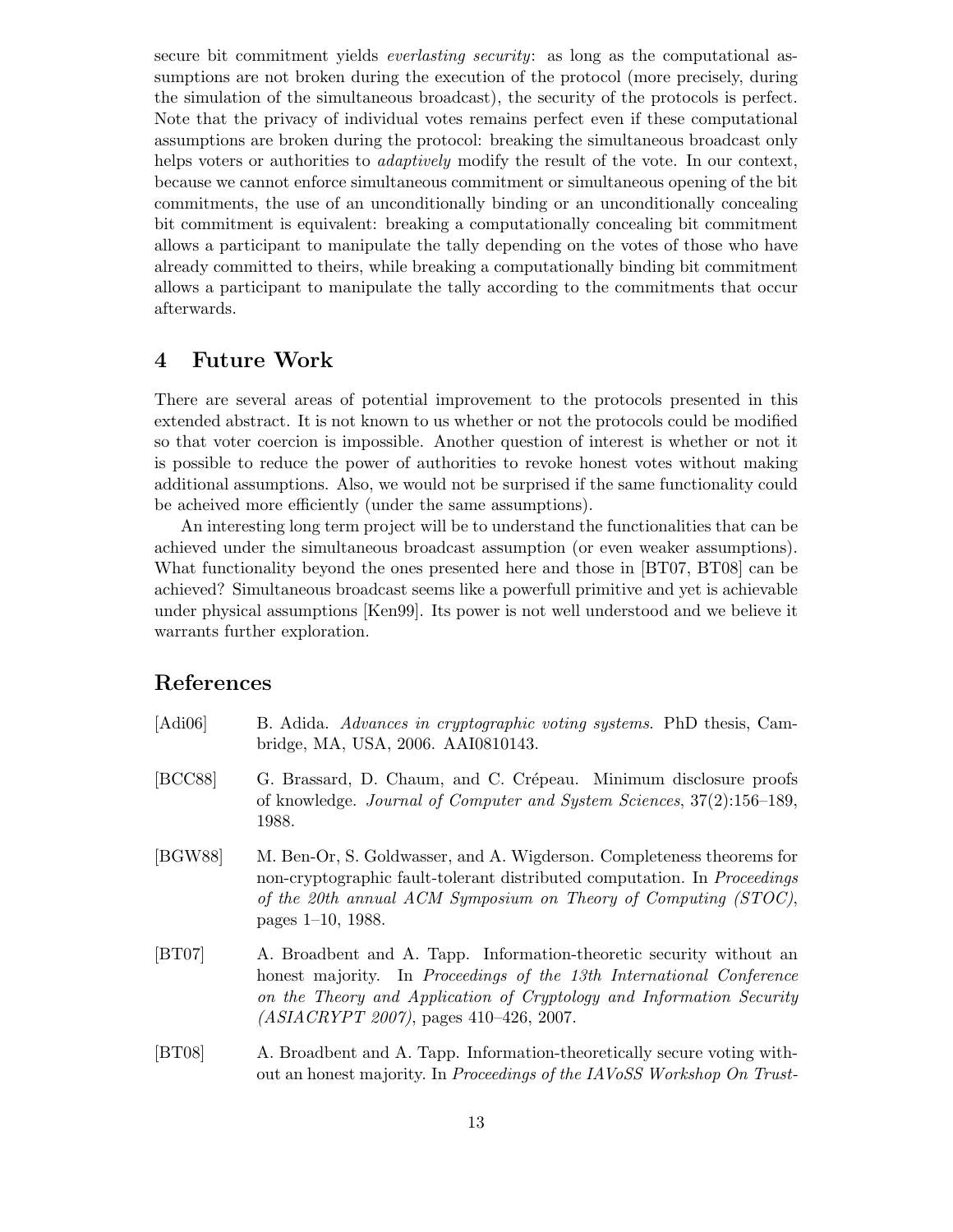worthy Elections (WOTE 2008), 2008. Cryptology ePrint Archive: Report 2008/266.

- [CCC+09] D. Chaum, R. T. Carback, J. Clark, A. Essex, S. Popoveniuc, R. L. Rivest, P. Y. A. Ryan, E. Shen, Alan T. Sherman, and P. L. Vora. Scantegrity II: end-to-end verifiability by voters of optical scan elections through confirmation codes. Transactions on Information Forensics and Security, 4:611–627, December 2009.
- [CCD88] D. Chaum, C. Crépeau, and I. Damgård. Multiparty unconditionally secure protocols. In Proceedings of the 20th annual ACM Symposium on Theory of Computing (STOC), pages 11–19, 1988.
- [CCM07] M. R. Clarkson, S. Chong, and A. C. Myers. Civitas: Toward a secure voting system, 2007.
- [CGMA85] B. Chor, S. Goldwasser, S. Micali, and B. Awerbuch. Verifiable secret sharing and achieving simultaneity in the presence of faults. In *Proceed*ings of the 26th annual Symposium on Foundations of Computer Science (FOCS), pages 383–395, 1985.
- [CvdGRV07] D. Chaum, J. van de Graaf, P. Y. A. Ryan, and P. L. Vora. Secret ballot elections with unconditional integrity. Cryptology ePrint Archive, Report 2007/270, 2007.
- [FGH+02] M. Fitzi, D. Gottesman, M. Hirt, T. Holenstein, and A. Smith. Detectable Byzantine agreement secure against faulty majorities. In Proceedings of the 21st annual Symposium on Principles of Distributed Computing, pages 118–126, 2002.
- [HILL99] J. Håstad, R. Impagliazzo, L. A. Levin, and M. Luby. A pseudorandom generator from any one-way function. SIAM Journal on Computing, 28(4):1364–1396, 1999.
- [HM05] A. Hevia and D. Micciancio. Simultaneous broadcast revisited. In Proceedings of the 24th annual ACM symposium on Principles of Distributed Computing, pages 324–333, 2005.
- [HR07] I. Haitner and O. Reingold. Statistically-hiding commitment from any one-way function. In Proceedings of the 39th annual ACM Symposium on Theory of Computing, pages 1–10, 2007.
- [Ken99] A. Kent. Unconditionally secure bit commitment. Physical Review Letters, 83:1447–1450, 1999.
- [Nao91] M. Naor. Bit commitment using pseudorandomness. *Journal of Cryptol*ogy, 4:151–158, 1991. 10.1007/BF00196774.
- [RB89] T. Rabin and M. Ben-Or. Verifiable secret sharing and multiparty protocols with honest majority. In Proceedings of the 21st annual ACM Symposium on Theory of Computing (STOC), pages 73–85, 1989.
- [RBH<sup>+</sup>09] P. Y. A. Ryan, D. Bismark, J. Heather, S. Schneider, and Z. Xia. Prêt `a voter: a voter-verifiable voting system. Transactions on Information Forensics and Security, 4:662–673, 2009.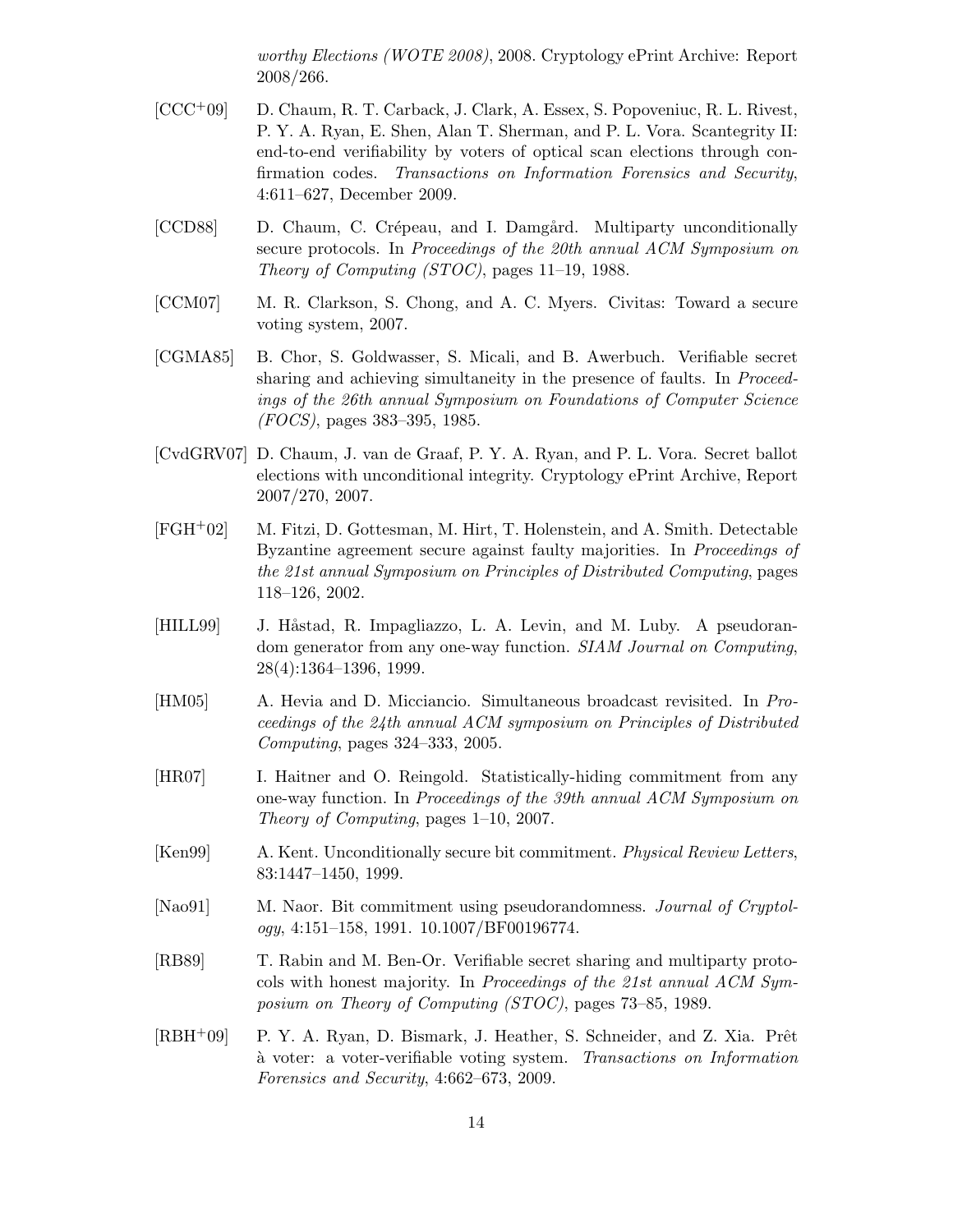- [RS07] R. L. Rivest and W. D. Smith. Three voting protocols: ThreeBallot, VAV, and Twin. In Proceedings of USENIX/ACCURATE Electronic Voting Technology (EVT). USENIX Association, 2007.
- [VAB+04] P. L. Vora, B. Adida, R. Bucholz, D. Chaum, D. L. Dill, D. Jefferson, D.W. Jones, W. Lattin, A. D. Rubin, M. I. Shamos, and M. Yung. Evaluation of voting systems. Communications of the ACM, 47:144, 2004.
- [vdG08] J. van de Graaf. Private Communication, 2008.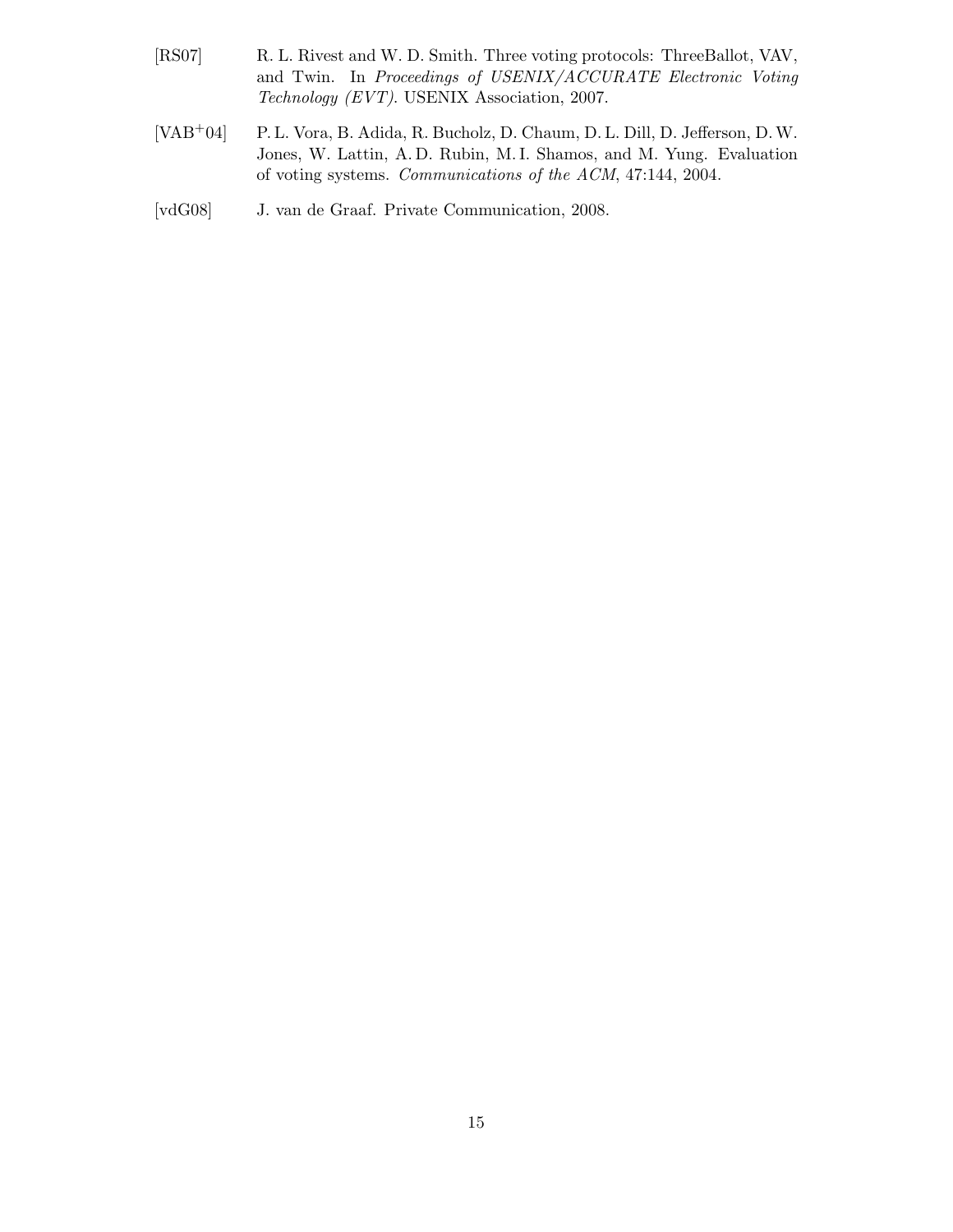### A Proofs of Formal Properties

**Theorem 1.** ADS-EQUALITY detects inequality (mod m) in  $\{X^i\}$ , except with exponentially small probability, as long as m is odd.

*Proof.* Suppose the input  $\{X^j\}$  is unequal. Let P and Q be any partition of  $\{X^j\}$  such that  $|P| = |Q|$  and  $\sum_{i \in P} X^i = \sum_{i \in Q} X^i$ . Note that by swapping any two non-equal elements in Q and P respectively, we make the two sums unequal. This observation is not entirely obvious, since we're working (mod m). Suppose we swap  $a \in P$  and  $b \in Q$ where  $a > b$ . This will result in  $\sum_{i \in P} X^i$  decreasing by  $a - b$  and  $\sum_{i \in Q} X^i$  increasing by  $a - b$ . Since these two sums were equal before the swap, we now have a difference of  $2(a - b)$ . If  $2(a - b) \equiv 0 \pmod{m}$ , since m is odd, then we must have  $(a - b) \equiv 0$ (mod m), which is a contradiction since a and b are assumed non-equal. So as long as we swap non-equal elements from the partitions, their sums will no longer be equal. From this observation, we will show that there are at least as many partitions with  $\sum_{i\in P} X^i \neq \sum_{i\in Q} X^i$  as there are with  $\sum_{i\in P} X^i = \sum_{i\in Q} X^i$ .

Consider the operation of swapping the first two unequal elements in the sorted sets P and Q. Clearly this operation maps equal sum partitions to unequal sum partitions. In addition, let us specify that the partition where  $P$  and  $Q$  are identical be mapped to the partition obtained by sorting the set  $\{X^i\}$  and setting P equal to the first half; the result will be unequal since  $\{X^i\}$  is unequal. We now have a one-to-one mapping from equal sum partitions to unequal partitions, so no more than half of the possible partitions can have the property  $\sum_{i \in P} X^i = \sum_{i \in Q} X^i$ .

Thus the probability of choosing a partition with this property when two or more elements are unequal is less than  $\frac{1}{2}$ . With s repetitions, the probability of an unequal set passing ADS-EQUALITY is less than  $\frac{1}{2^s}$ .  $\Box$ 

Theorem 2. (Protocols 1, 2, 3) If all voters and authorities are honest, then the protocol succeeds and is correct with probability 1.

 $\Box$ 

Proof. This follows from the additivity of the secret sharing scheme.

Theorem 3. (Protocols 1, 2, 3) A collusion of dishonest participants cannot learn more from the execution of the protocol than what they can learn from their inputs and the output of the ideal protocol.

*Proof.* For **Protocol 1** and 2, since we assume that there is at least one honest authority (or one honest voter in the case of Protocol 1), this follows from the properties of the secret sharing scheme, and the fact that SUM-ADS reveals no information about the values of the ADSs. We give a slightly more in depth discussion for Protocol 3.

Upon receiving the distributed BALLOTs, the authorities open half of the BALLOTs in each set. Since these BALLOTs are encrypted using random shifts, any opened BALLOT votes for each of the candidates with probability  $\frac{1}{r}$ , independent of the voter's chosen candidate,  $x_i$ . The shift values are only revealed for the unopened BALLOTs, and the application of shifts to a BALLOT by each authority simply results in the authorities having the correct BALLOT as an ADS. We know that as long as one authority is honest, no information can be learned about the BALLOT by any authority.

Next the authorities use several rounds of SUM-ADS and ADS-EQUALITY to verify the equality of the unopened votes. We noted earlier that SUM-ADS does not allow participants to learn anything about the contents of the ADSs. As for ADS-EQUALITY, in each of s rounds, the value of  $Y = \sum_{i \in P} X^i - \sum_{i \in Q} X^i$  is revealed. If a voter is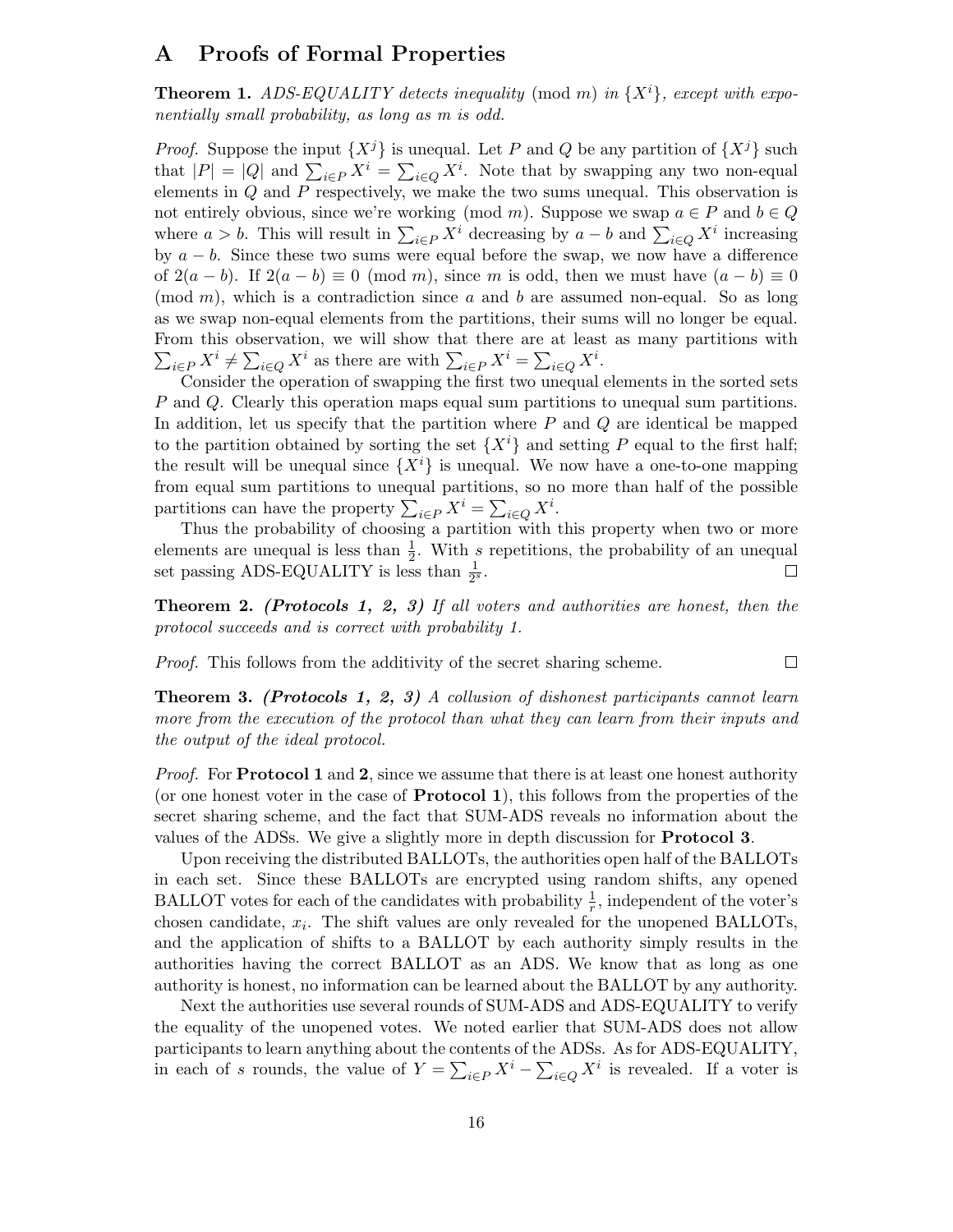honest, all of his values for  $Y$  will be 0, and so no information will be revealed, unless an authority has altered his share of some of the ADSs. Say an authority (or similarly, a group of authorities) changes his (their) shares of the  ${X<sup>j</sup>}_{j=1}^{2s}$  by adding  $a_j$  to his share of  $X^j$  for  $j = 1...2s$ . Then, assuming the  ${X^j}_{j=1}^{2s}$  were equal before, we now get  $Y = \sum_{i \in P} a_i - \sum_{i \in Q} a_i$ . This value reveals nothing about the value of any  $X^j$ .

Theorem 4. (Protocols 1, 2, 3) Voters cannot vote adaptively.

Proof. This follows from the use of simultaneous broadcast.

Theorem 5. (Protocols 1 and 2) Whatever the behaviour of a collusion of dishonest participants, the probability that the protocol succeeds and the output is inconsistent with the vote of the honest voters is exponentially small.

 $\Box$ 

*Proof.* Suppose a collusion of  $k < n$  dishonest voters wishes to cause the final tally to be incorrect. If they vote more than  $k$  times between them, the final tally will be greater than  $n$  and the protocol will abort. Thus, the only way for them to cause the final tally to be incorrect is for at least one of them to vote negatively in at least one bin, say bin b. If no other voter casts a vote in bin b, then the bin total will be  $m - 1 > n$ , so the protocol will abort. For a voter to succeed in voting negatively without the protocol aborting, he must vote negatively in a bin with at least one vote in it.

Even in the worst case, where all  $n - 1$  other voters vote for the candidate to which bin b belongs, the probability that bin b is empty is  $(\frac{n-1}{n})^{n-1}$ , which is greater than  $\frac{1}{3}$ for  $n \geq 2$ . By repeating the protocol s times, the probability that a voter successfully casts a single negative vote without the protocol aborting is less than  $(\frac{2}{3})^s$ .

A similar analysis applies to corrupt authorities in Protocol 2: since there is at least one honest authority, any collusion (even involving authorities) that modifies or casts an incorrect vote will cause the protocol to abort, except with exponentially small probability.  $\Box$ 

Theorem 6. (Protocol 3) Whatever the behavior of a collusion of dishonest participants, the probability that the protocol succeeds and the output is inconsistent with the vote of the honest voters is exponentially small. Dishonest authorities can revoke votes.

Proof. The proof that a collusion of dishonest voters cannot cause the output to be inconsistent with the vote of the honest voters (with exponential probability) is the same as that given in Theorem 5, since in Protocol 3, voters have even less power to cheat, due to the verification steps which distinguish Protocol 3 from Protocol 2. If the authorities attempt to modify a BALLOT, just as in Protocol 2, they must subtract a vote from some bin for every vote they add to any bin. This has an exponentially high probability of causing a negative total in some bin just as it does in the case of Protocol 2, since the distribution of votes in the bins for a particular candidate are independent from set to set.

The only extra power of the authorities to affect the outcome through the added verification is their ability to revoke votes. A dishonest authority can cause an honest vote to be revoked by simply adding 1 to his share of any bin of a BALLOT selected for opening. This will cause the BALLOT to appear invalid, and the vote will be revoked.  $\Box$ 

Theorem 7. (Protocol 3) A voter can only make the protocol abort with exponentially small probability.